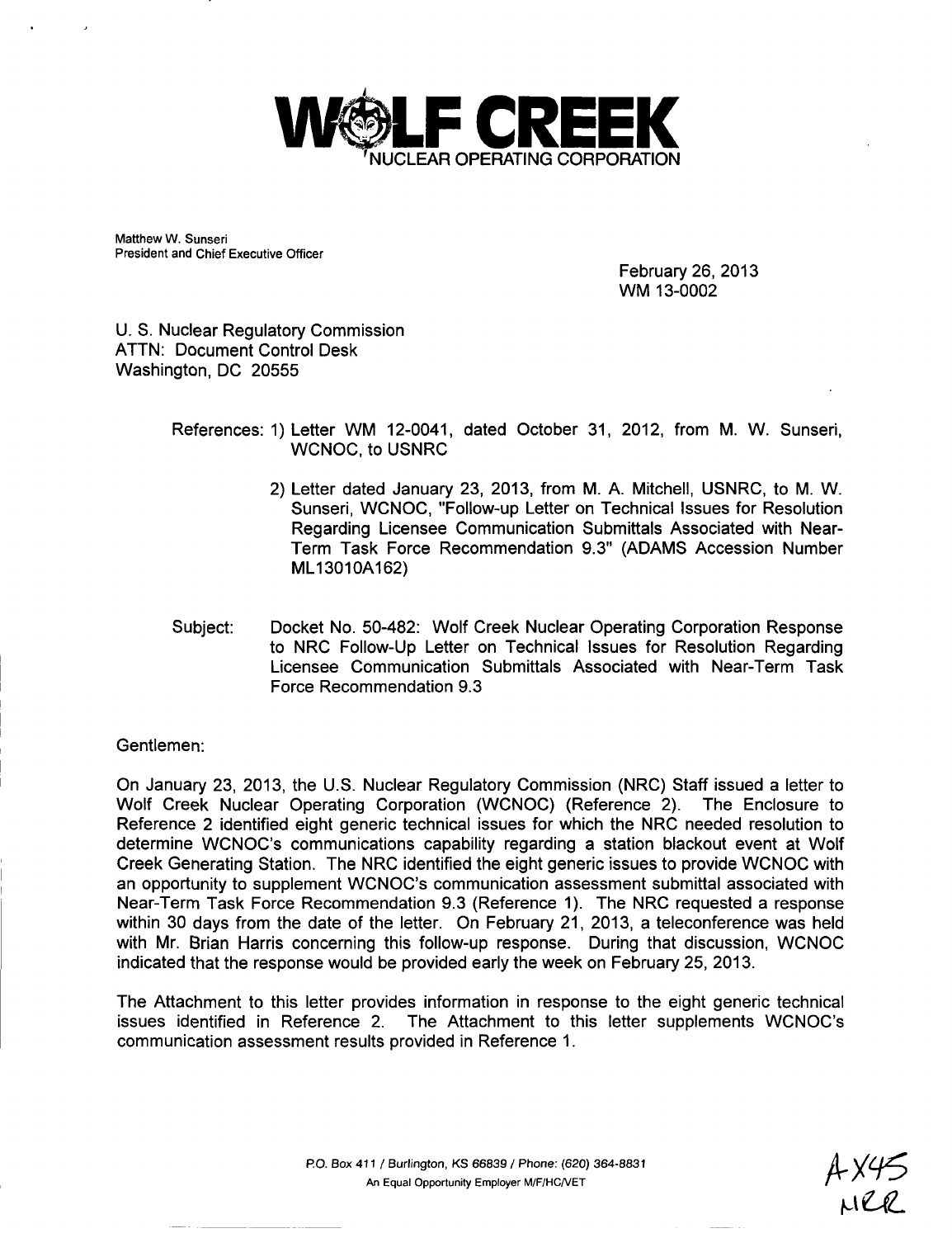WM 13-0002 Page 2 of 3

 $\bullet$  .

This letter contains no commitments. If you have any questions concerning this matter, please contact me at (620) 364-4008, or Mr. Michael J. Westman at (620) 364-8831 ext. 4009.

Sincerely,

Mw Summi

Matthew W. Sunseri

MWS/rlt

Attachment I: Tier **1** Near-Term Task Force Recommendation 9.3, Emergency Preparedness Communications-Technical Issues for Resolution

cc: E. E. Collins (NRC), w/a E. J. Leeds (NRC), w/a C. F. Lyon (NRC), w/a N. F. O'Keefe (NRC), w/a Senior Resident Inspector (NRC), w/a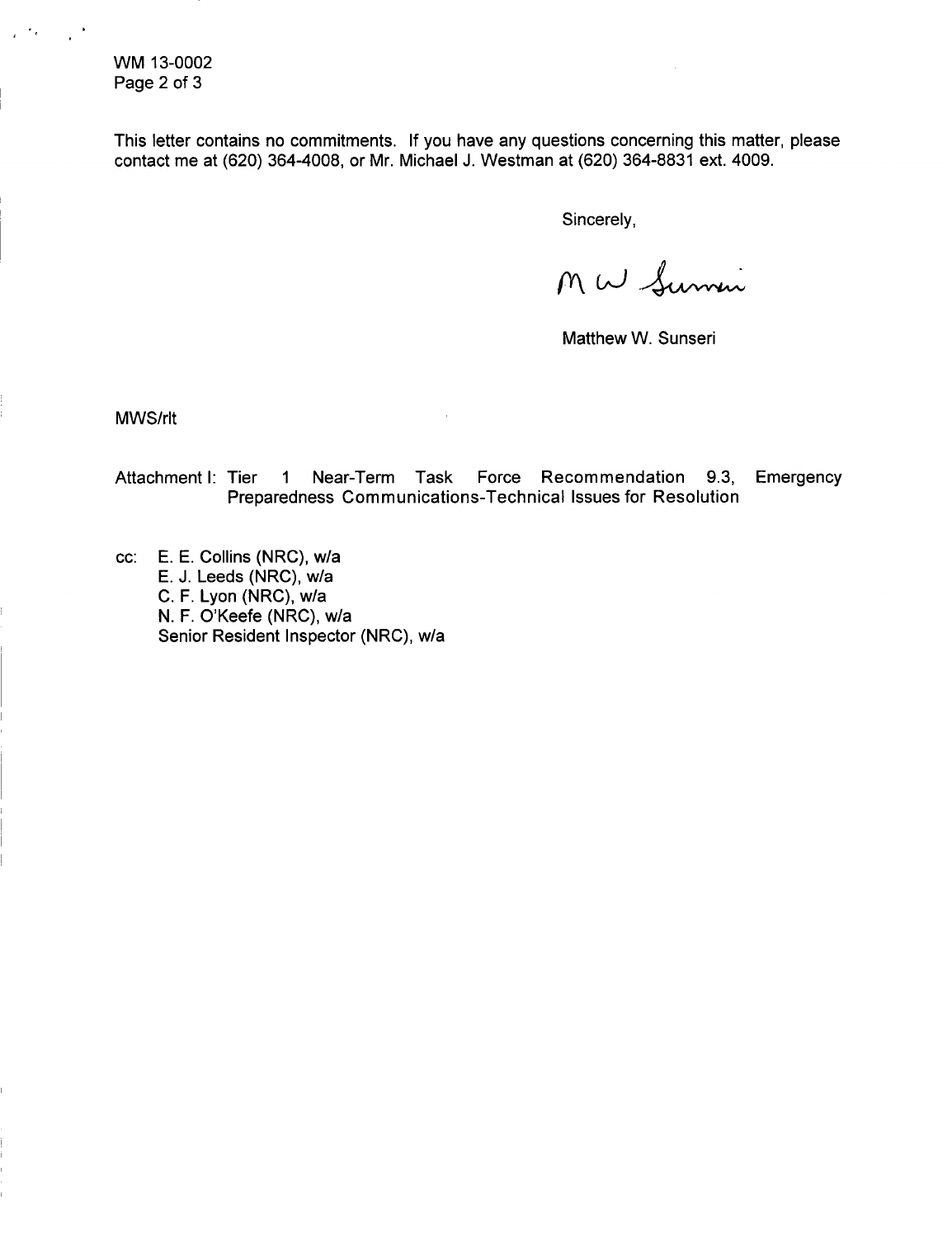WM 13-0002 Page 3 of 3

**STATE** OF **KANSAS** ) SS **COUNTY** OF COFFEY )

Matthew W. Sunseri, of lawful age, being first duly sworn upon oath says that he is President and Chief Executive Officer of Wolf Creek Nuclear Operating Corporation; that he has read the foregoing document and knows the contents thereof; that he has executed the same for and on behalf of said Corporation with full power and authority to do so; and that the facts therein stated are true and correct to the best of his knowledge, information and belief.

 $By$   $M\cup J$ 

Matthew W. Sunseri President and Chief Executive Officer

subscribed and sworn to before me this  $\mathfrak{Q}\overline{\mathfrak{b}}^{\mathfrak{b}}$ day of February , 2013.

 $\overline{\text{G}^{\text{VARY}}\text{PUS}_{\text{L}}|}$  JANELLE FULLEN **My Appt. Exp.**  $\frac{8}{3}$  **2 7** 2015

**Notary Public** 

Expiration Date  $\frac{1}{2}$  |  $\frac{1}{2}$  |  $\frac{1}{2}$  |  $\frac{1}{2}$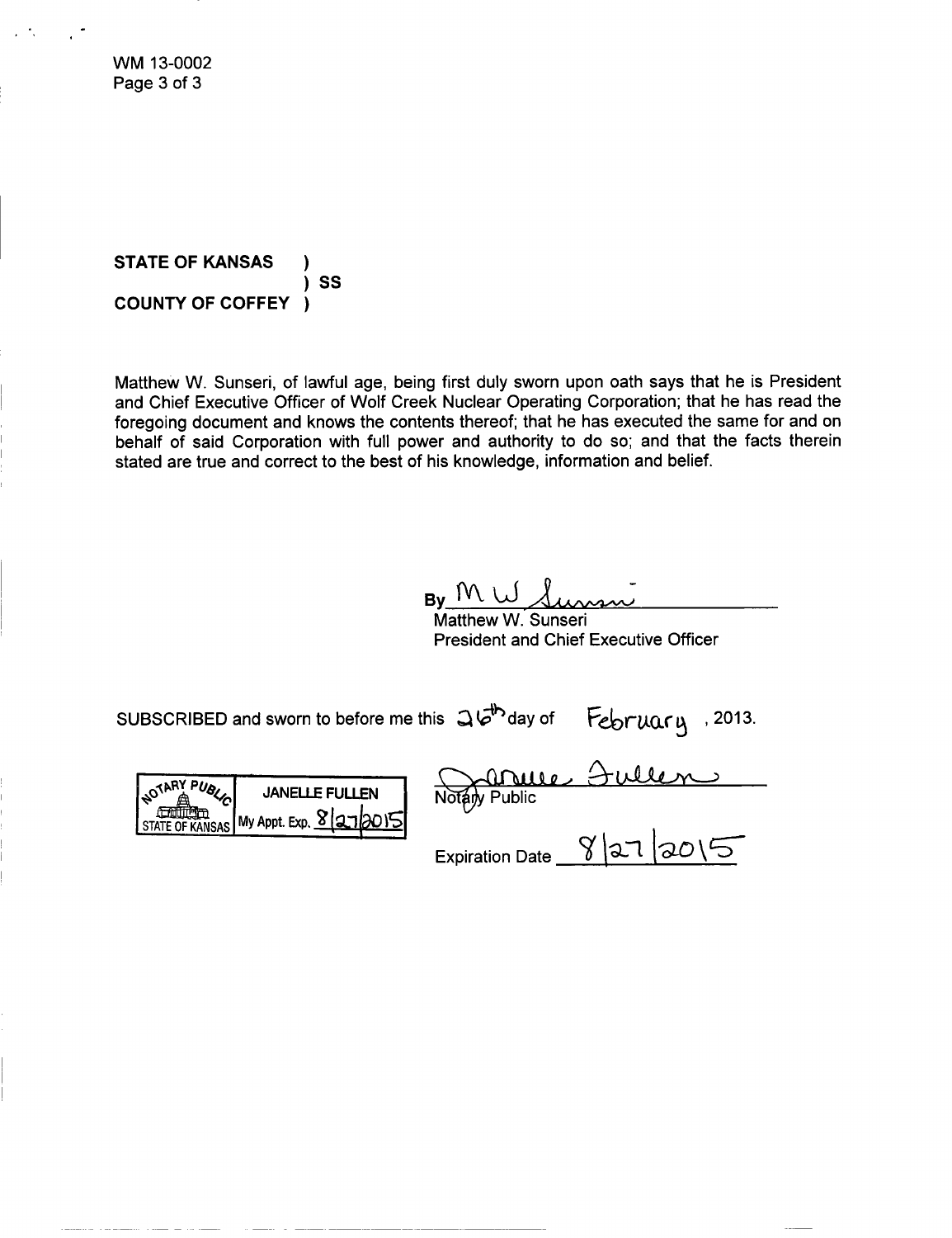# TIER **I** NEAR-TERM TASK FORCE **RECOMMENDATION 9.3,** EMERGENCY PREPAREDNESS **COMMUNICATIONS** - **TECHNICAL ISSUES** FOR **RESOLUTION**

On March 12, 2012, the Nuclear Regulatory Commission (NRC) issued a letter (Reference 1) entitled, "Request for Information Pursuant to Title 10 of the Code of Federal Regulations 50.54(f) Regarding Recommendations 2.1, 2.3, and 9.3 of the Near-Term Task Force Review of Insights from the Fukushima Dai-ichi Accident." Reference 2 provided Wolf Creek Nuclear Operating Corporation's (WCNOC's) response to Information Requests 1 and 3 from Reference 1, Enclosure 5, Communications. In Reference 3, the NRC staff identified eight generic technical issues needing resolution to determine the communications capability regarding a station blackout event. The NRC specific generic technical issue is provided in italics, followed by WCNOC's response.

### *Generic Technical Issue* **I**

*The staff identified that licensees need to discuss how the power for the equipment analyzed is expected to be available, and how the planned communications enhancements are expected to be maintained. The following areas were identified:*

- *A. A detailed description of how power will be maintained for (1) planned or potential enhancements to the communication links and (2) existing equipment analyzed to be available.*
	- *1. The number of replacement batteries expected to be needed for a 24-hour duration, per the Nuclear Energy Institute (NEI) 12-01, "Guideline for Assessing Beyond Design Basis Accident Response Staffing and Communications Capabilities."*

Response to Issue 1.A. 1:

The following information supplements the information provided in Reference 2, Attachment II, pages 2, 6, 9 and Attachment **III,** page 5.

Each satellite phone has a spare rechargeable battery, an AC travel charger and a DC "cigarette lighter" type charger. This will allow each satellite phone to have one battery installed and an additional battery being charged. Each portable radio has at least one (1) spare battery.

- From the Iridium Satellite Phone 9555 website, the phones have a standby duration of up to 30 hours and a talk time of 3.1 hours. The current batteries for the satellite phones can be charged in 3.25 hours. The satellite phones are capable of being operated while on either the AC or DC chargers.
- The batteries for the portable radios typically last a 12-hour shift. There is a spare battery available for each radio in use. The portable radio batteries typically can be charged in less than (2) hours. The site has 150 portable radios, 300 available radio batteries and associated chargers for both.
- As stated in Reference 2, WCNOC has purchased and distributed 14 Iridium Satellite Phone 9555 phone kits.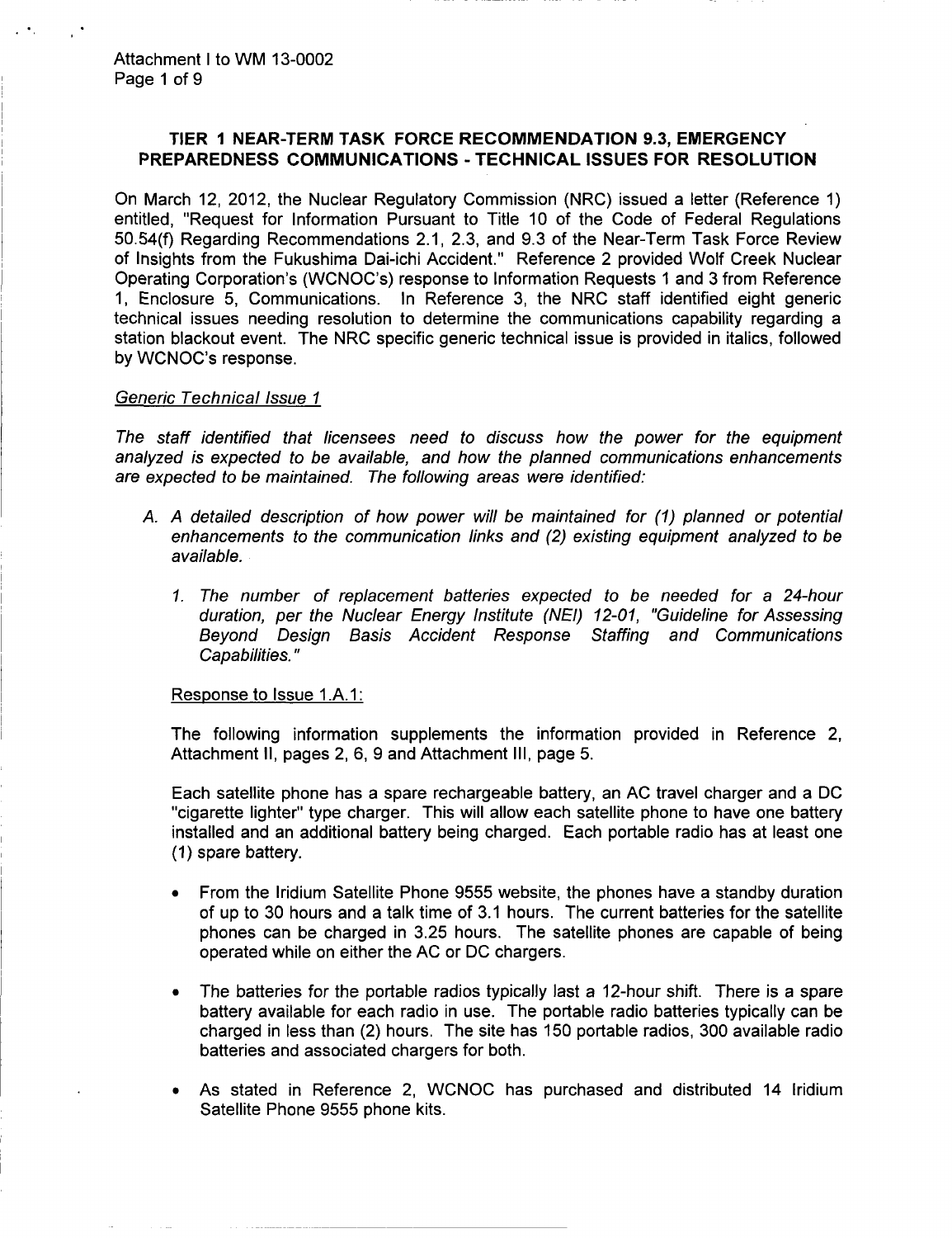*2. Generator availability to charge batteries without offsite equipment for a duration of 24 hours.*

#### Response to Issue 1.A.2:

The following information supplements the information provided in Reference 2, Attachment I, pages 1 and 2 and Attachment IV.

The site has available cabling, installation and maintenance procedures to support use of a temporary Technical Support Center (TSC) diesel generator, if the main TSC diesel generator is unavailable. Procedure STN KAT-001, "Technical Support Diesel Generator Operation," provides instructions to verify the TSC diesel generator or temporary diesel generator (if installed) is functional.

Procurement and onsite storage of a temporary TSC diesel generator for maintaining communications capabilities (including recharging batteries for portable equipment) under Extended Loss of AC Power (ELAP) conditions, and/or procurement of additional portable diesel generators for the site, is under assessment as part of WCNOC's FLEX strategies, which have not yet been fully developed. Ensuring sufficient generator equipment is available to implement the strategies is an inherent part of FLEX strategies development.

*3. A description of how ancillary equipment supports operations for a 24-hour duration (e.g., adequacy of fuel supplies for the generators; and the minimum number of battery chargers expected to be necessary).*

#### Response to Issue 1 .A.3:

The following information supplements the information provided in Reference 2, Attachment I, pages 2 and 3 and Attachment IV.

NEI 12-01, Section 2.4, describes a scenario where the existing AC power sources, including alternate AC power sources, are not available. However, onsite diesel fuel is available, if stored in a manner protected from external events consistent with station design.

The site has diesel fuel stored onsite in the Emergency Diesel Engine Fuel Oil Storage and Transfer System (EDEFSTS), as described in the Wolf Creek Updated Safety Analysis Report (USAR), Section 9.5.4, "Emergency Diesel Engine Fuel Oil Storage and Transfer System." Each of the two EDEFSTS tanks has a storage capacity of 91,146 gallons of fuel, as described in engineering calculations. In the event the permanently installed emergency diesel generators are not available, over 182,000 gallons of diesel fuel is available onsite in the EDEFSTS to power portable diesel generators.

Other diesel fuel storage tanks are available onsite; their survivability will be assessed under the FLEX strategies. Transportation and utilization of available fuel for portable diesel generators from the EDEFSTS and other onsite diesel fuel storage tanks will be assessed under the FLEX strategies.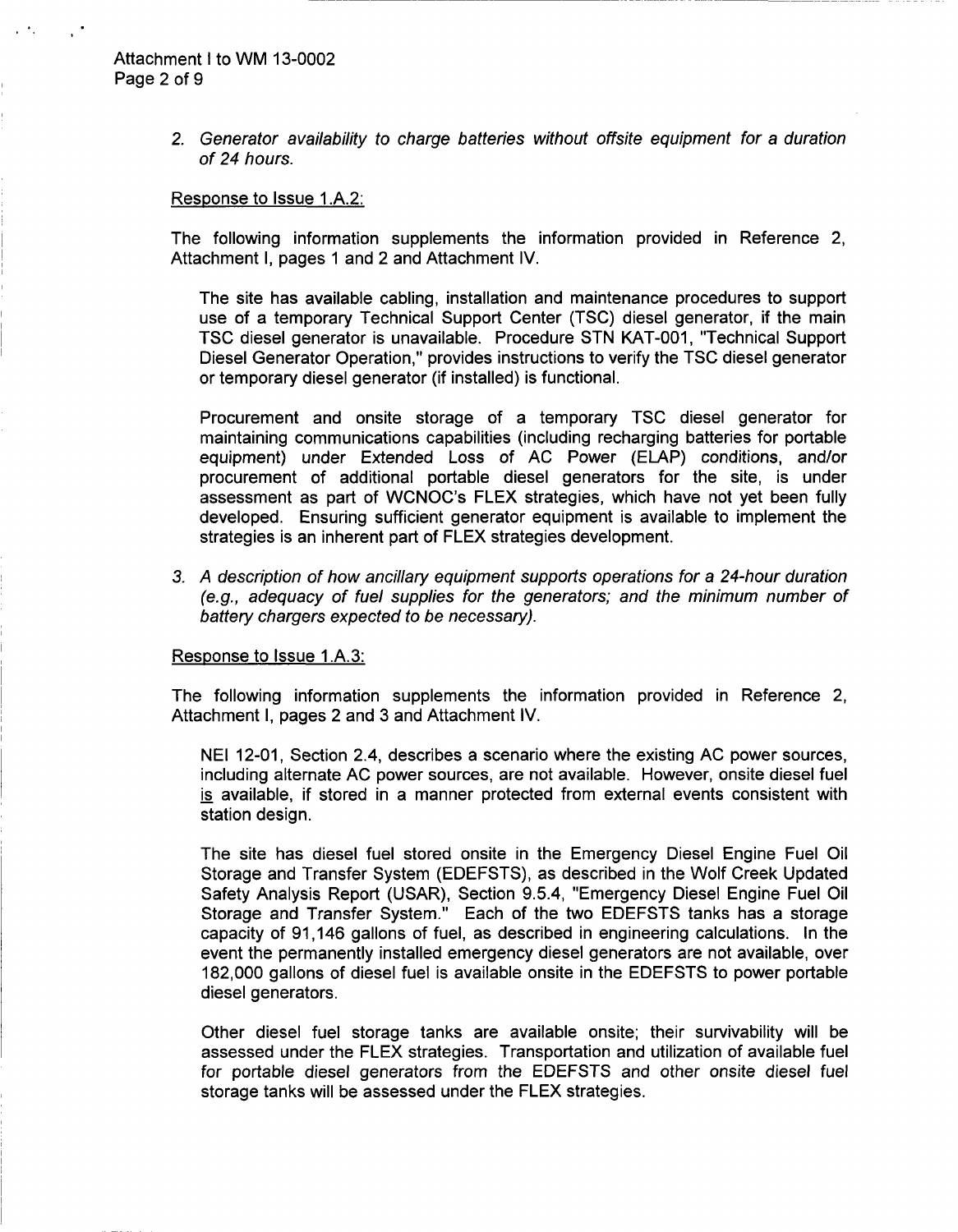Wolf Creek Generating Station (WCGS) has sufficient battery charger capacity to be able to charge the spare batteries for each required portable radio and satellite phone. At the present time, WCNOC has enough satellite phones and portable radios to ensure the minimum communication links per NEI 12-01, Sections 4.1.1 through 4.1.5, are met. WCNOC presently considers that there are sufficient satellite phones and portable radios onsite to ensure the minimum communication links per NEI 12-01, Section 4.1.6, is met.

After the FLEX strategies have been developed, WCNOC will review the strategies to ensure sufficient communications equipment is available to implement the FLEX strategies. This review will include ensuring sufficient spare batteries and battery chargers are available for the existing equipment and evaluate the quantity of satellite phones and portable radios against the FLEX strategies.

### *Generic Technical Issue 2*

*The use and function of the planned enhancements for the improvement of communications.*

- *A. A description of the use of the planned enhancements.*
	- *1. A discussion of whether each planned enhancement identified is only to be used for maintaining the communication link identified, or if it is expected to be shared among other communication links.*

### Response to Issue 2.A. 1:

The following information supplements the information provided in Reference 2, Attachment II, pages 1, 2, 6 and 7.

Satellite phones have been purchased, received, and distributed for the purpose of maintaining the identified communications links within the Emergency Response Organization (ERO) and to the Offsite Response Organizations (ORO).

*2. A general description of the planned enhancement and how the equipment will be integrated.*

### Response to Issue 2.A.2:

The following information supplements the information provided in Reference 2, Attachment I, pages 1 and 2 and Attachment II, page 7.

Fourteen (14) satellite phones have been purchased and distributed. After the FLEX strategies have been developed, WCNOC will review the strategies to ensure sufficient communications equipment is available and integrated to implement the strategies. This review will include implementation of external antennae for the satellite phones and permanent recharging stations.

The use of existing 900 MHz base station radios for contact within the ERO and to the County ORO is described in existing procedures. Procedure AP 06-002, "Radiological Emergency Response Plan (RERP)," includes plans for establishing communications to protect the public and plant personnel, as described in Section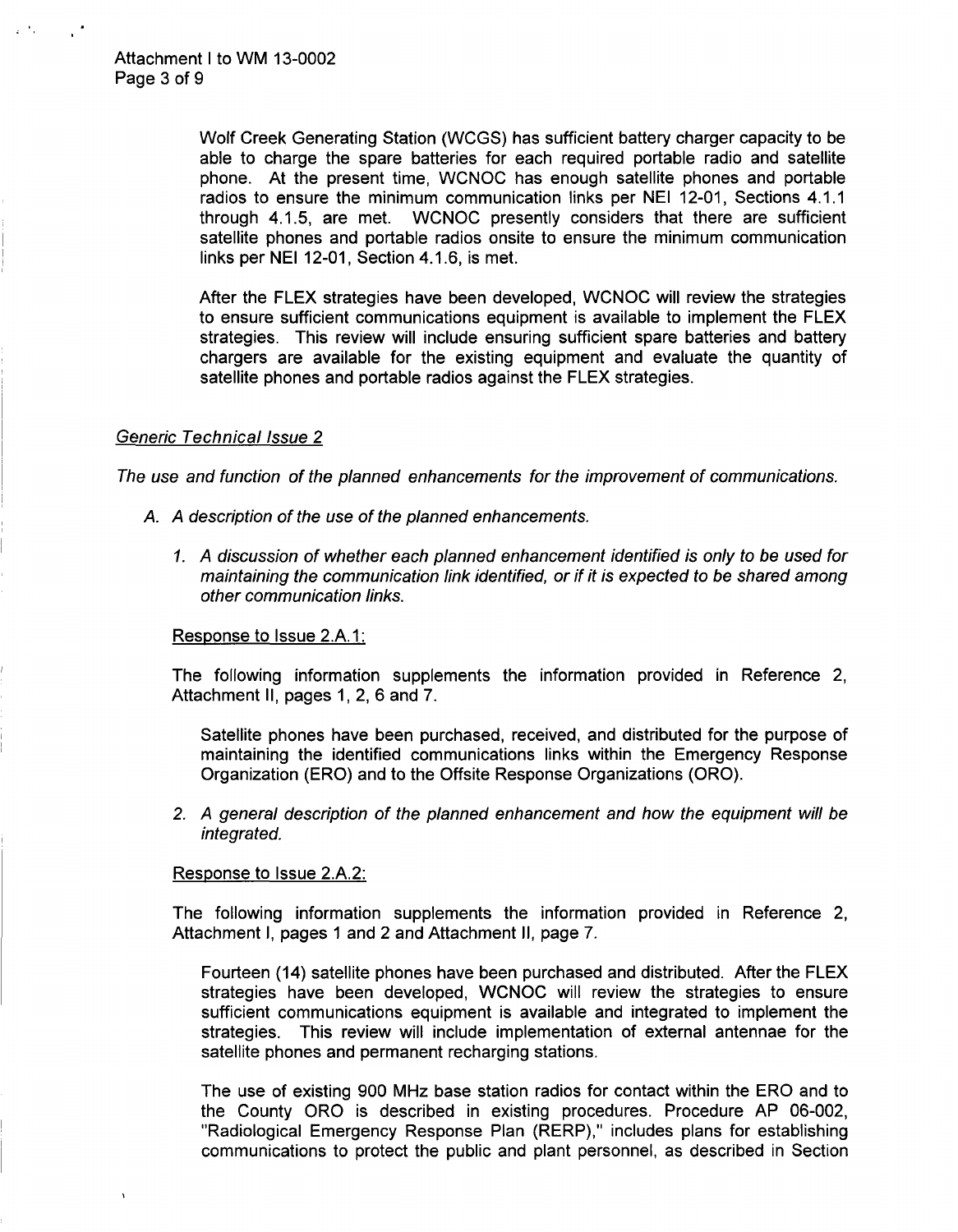6.16.1.2, "Communications Equipment." Procedure EPP 06-007, "Emergency Notifications," provides guidance for conducting notifications to OROs; Attachment **A,** "State and County Radio Notification Instructions," specifically discusses use of 900 MHz base station radios to contact county and state authorities.

*3. The title and general description of the procedure that will be developed and used by plant personnel to describe protocols for shared usage of communication capabilities.*

## Response to Issue 2.A.3:

WCGS has communication links available through multiple satellite phones and 900 MHz radio links  $-$  in particular, communications with the County ORO are possible using direct "line of sight" 900 MHz radio links with both the existing base-station radios and the portable radios. As part of the development and implementation of the FLEX strategies, a procedure describing protocols for shared usage of communications capabilities will be developed and either incorporated into the Emergency Notifications Procedure as described above, or developed as a standalone procedure.

## *Generic Technical Issue 3*

*The protection of the new equipment purchased as a planned enhancement as well as the protection of existing communications equipment analyzed as being available.*

- *A. A discussion of how the existing equipment analyzed to be available and enhancements to these communication links as well as associated ancillary equipment will be stored in a manner that is protective from a large scale natural event.*
	- 1. *A description of pre-identified areas that are considered protective for existing equipment and whether new equipment will be stored in a similar location.*

*The title and brief description of a procedure for new communications equipment storage is acceptable, if this procedure is planned to be developed in the future; or a statement that this will be completed in alignment with NRC order EA-12-049.*

### Response to Issue 3.A.1:

The following information supplements the information provided in Reference 2, Attachment II, pages 8, 9 and 10.

WCNOC will store the communications equipment in diverse locations, if not stored in the TSC or Emergency Operations Facility (EOF). Those satellite phones allocated to the plant are stored in the Control Room, TSC, and EOF. The portable radios are stored in numerous diverse locations onsite. The number of available portable radios in these areas exceeds the minimum number required per **NEI** 12- 01, Sections 4.1.1 through 4.1.5.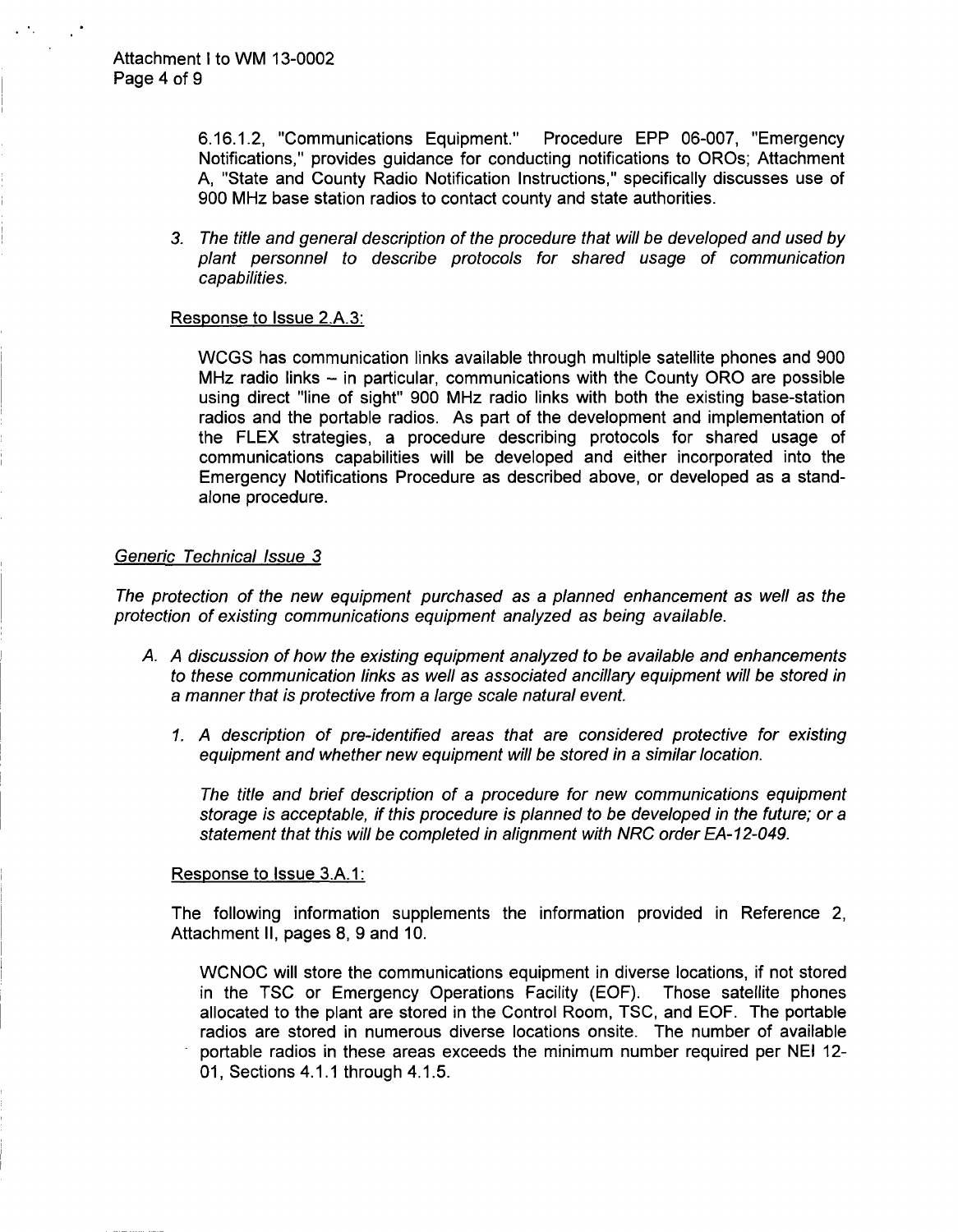Storage of communications equipment will be assessed as part of the FLEX strategies. Should the results of the FLEX strategies warrant, any additional procedures or modification of existing procedures will be completed in alignment with NRC order EA-12-049.

*2. Equipment stored offsite, should have an analysis of duration to set-up this equipment for use.*

### Response to Issue 3.A.2:

At this time, WCNOC does not store any of the communications equipment needed for an onsite response, in offsite locations. The **EOF** is a near-site facility. The ELAP scenario analysis does not assume that equipment would be moved across the owner-controlled area boundary within the first 24 hours of the event. Consequently this analysis was not required and was not performed.

*3. The analysis demonstrates that the existing equipment that is expected to be available will be functional.*

## Response to Issue 3.A.3:

Existing equipment is tested in accordance with procedure EPP 06-018, "Maintenance of Emergency Facilities and Communication Checks." This procedure ensures tools and equipment and emergency supplies are available and capable of performing their emergency function during a radiological emergency at the WCGS in support of the radiological emergency response plan. If the results of the FLEX strategies assessment warrant, additional analyses and procedures will be developed at that time.

## *Generic Technical Issue 4*

*The programmatic controls for the use of the new equipment purchased as a planned enhancement.*

- *A. A description of planned proceduralization and training for the use of these planned enhancements. It is acceptable to provide the title and description of a new procedure for new communications equipment.*
	- *1. A description of any credited manual actions and their procedures.*

### Response to Issue 4.A. 1:

The equipment and systems added by WCNOC to support communications after a large scale external event will be included in existing surveillance and maintenance programs. FLEX strategies are under development. Once the FLEX strategies have been developed, WCNOC will develop procedures to support those strategies, as separate documents and/or as part of an overall FLEX procedure.

Laminated operator aids for the usage of the satellite phones are included with each of the satellite phones.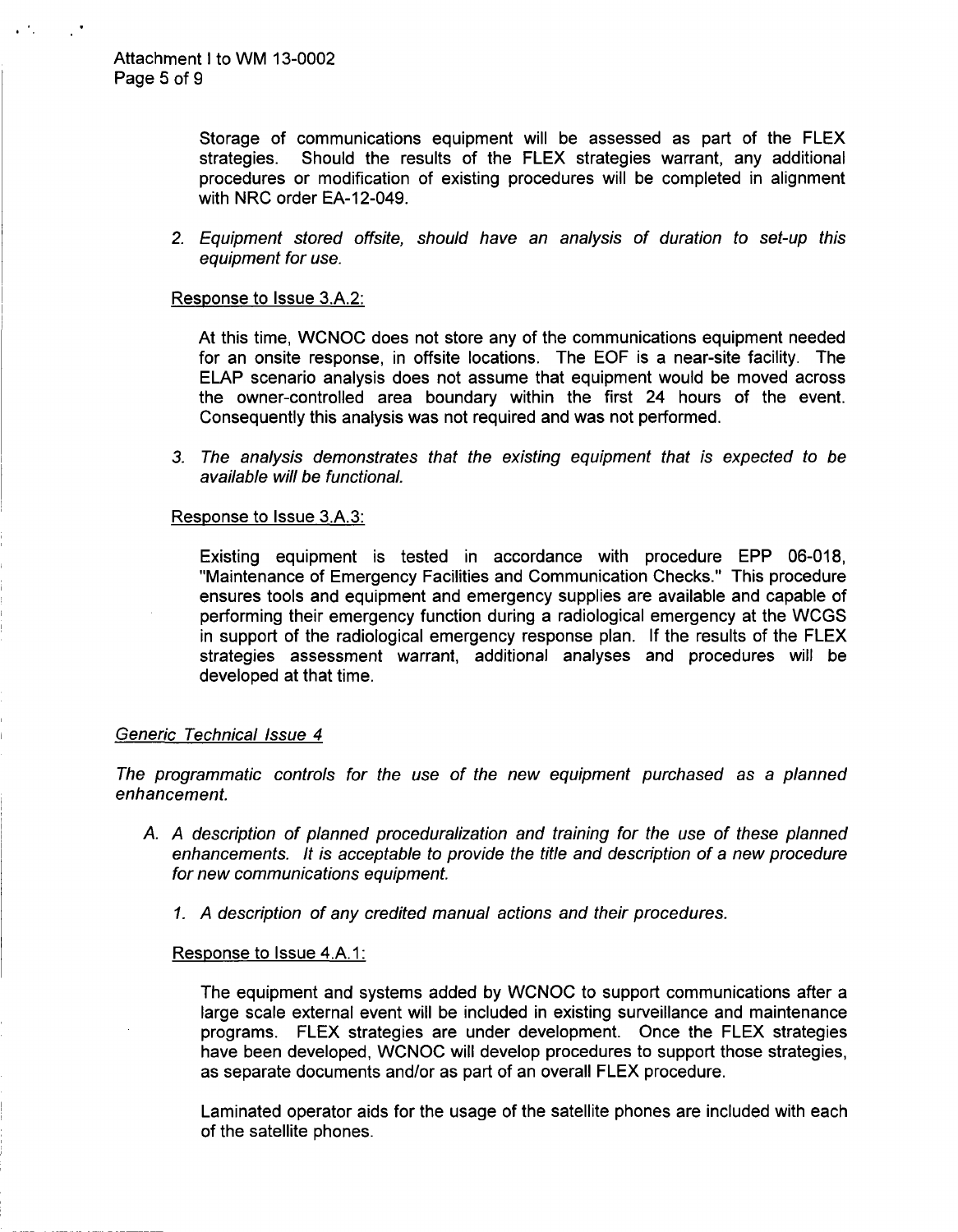$\mathcal{L}$ 

*2. A description of any maintenance for this equipment, including operability testing.*

### Response to Issue 4.A.2:

Equipment testing is covered under procedure EPP 06-018, "Maintenance of Emergency Facilities and Communications Checklist," as described above, using forms EPF 06-018-06, "Emergency Planning Monthly Communications Checklist," and EPF 06-018-15, "Emergency Planning Quarterly Communications Checklist."

Maintenance for other than field-replaceable items would be expected to be conducted by the manufacturer (e.g., satellite phones, portable radios). As part of the FLEX strategies, an analysis will be conducted and a procedure developed for replenishment of communications equipment.

*3. A description of any periodic inventory checks.*

### Response to Issue 4.A.3:

Inspections of emergency preparedness equipment and supplies are performed in accordance with procedure EPP 06-018, "Maintenance of Emergency Facilities and Communications Checklist," and associated forms.

FLEX strategies are under development. Once the FLEX strategies have been developed, WCNOC will supplement existing procedures and forms and/or add inventory check information to an overall FLEX procedure, as appropriate.

## *4. A description of planned staff training.*

### Response to Issue 4.A.4:

Training is covered under procedure AP 06-002, "Radiological Emergency Response Plan (RERP)," Section 6.18, "Emergency Plan Drills." FLEX strategies are under development. Once the FLEX strategies have been developed, WCNOC will supplement staff training as appropriate to the analysis.

## *Generic Technical lssue 5*

*A discussion on what assumptions are used as part of the Communications Assessment.*

*A. A description of the assumptions used for the submitted Communications Assessment Summary, and technical justification for any differences from the assumptions within NEI 12-01, Sections 2.2 "Assumptions Common To Both Assessments" and 2.4 "Assumptions For Communications Assessment".*

## Response to Issue 5.A:

The following information supplements the information provided in Reference 2, Attachment II, page 1.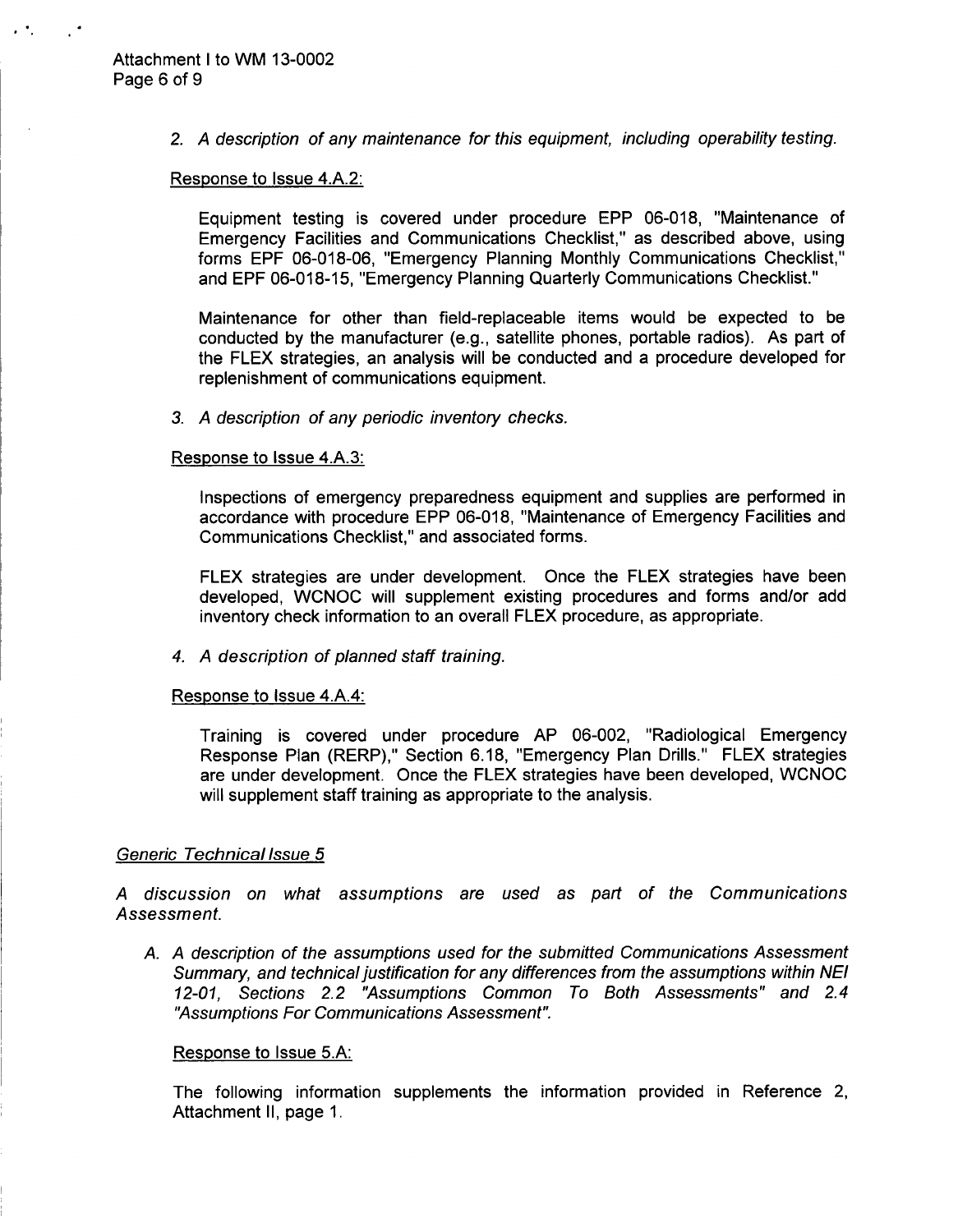The WCNOC response identified NEI 12-01, Section 2.4, as providing the assumptions used as part of the Communications Assessment. The response should have identified both NEI 12-01, Sections 2.2 and 2.4, as being used for the Communications Assessment. No deviations from those assumptions were made.

# *Generic Technical lssue 6*

*How plant personnel will be notified in the event of a large scale natural event that causes a loss of all AC power.*

*A. A description and title of the procedure for emergency notification of essentially all plant staff within 30 minutes [If applicable to the licensee Emergency Plan].*

# Response to Issue 6.A:

The following information supplements the information provided in Reference 2, Attachment II, pages 1 and 4.

Procedure EPP 06-010, "Personnel Accountability and Evacuation," provides guidance for personnel accountability in the event of a Personnel Accountability Assembly or Exclusion Area Evacuation at WCGS. Section 7.1, "Initiating Personnel Accountability" discusses notification of plant staff using the plant public address system. Section 7.1.1 discusses compensatory announcements in case of loss of offsite power.

The Wolf Creek USAR, Section 9.5.2.3, "Safety Evaluation," identifies two-way (portable) radios (discussed earlier) and [in-plant] dial-telephones as an available backup to the public address system. The in-plant dial-telephones are supplied by 48 V DC battery power.

*B. A description and title of the procedure for notification of emergency response organization staff (i.e., self-activation) [If applicable].*

## Response to Issue 6.B:

Procedure AP 17C-028, "Emergency Duties and Responsibilities," Section 6.6, "ERO Response During Significant Natural Disasters" describes the self-activation process.

## *Generic Technical Issue 7*

*How communications will be maintained during the period of final implementation of the communication enhancements.*

*A. Identification and description of the interim actions that will be in place to bridge the gap until all final mitigation strategies being proceduralized are implemented. This also includes equipment protection.*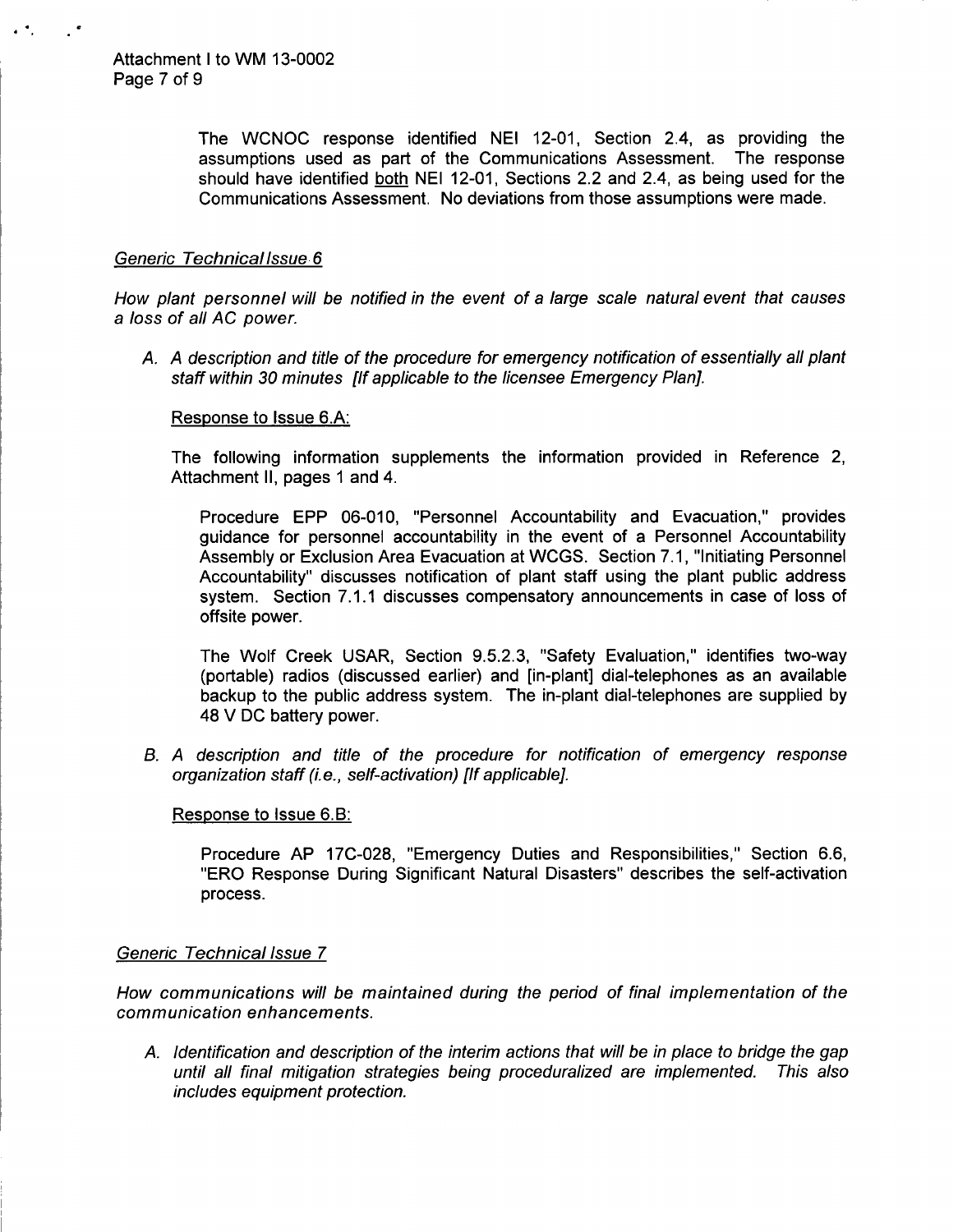$\mathcal{P}_\text{e}$  or  $\mathcal{P}_\text{e}$ 

## Response to Issue 7.A:

The following information supplements the information provided in Reference 2, Attachment I, page 1 and Attachment II, pages 2, 4, 6 and 7.

WCNOC has obtained 14 new satellite phones, with spare batteries and both AC and DC chargers. These phone kits have been distributed with protective equipment cases. The cases are ingress protected to IP 67 (dust-tight, leak proof for up to 30 minute's submersion in a meter of water) and are environmentally protected to STANAG 4280 **/** DEF STAN 81-41 standards (can withstand temperature extremes, **+/-** 2 g vibrations for a 2 hour duration, and survive meter-high impacts).

As stated in response to Generic Technical Issue 3, until such time as the FLEX strategies assessment has been completed, the communications equipment are stored in diverse locations, if not stored in the Control Room, TSC or EOF. The portable radios are stored in numerous diverse locations onsite.

The portable radios are maintained for shift personnel in diverse locations, as described in procedure EPP 06-002, "Technical Support Center Operations," which describes responsibilities and guidance for ERO personnel assigned to the TSC. Portable radio quantities and locations are listed in Figure 1 (page 43) of EPP 06-002. The number of available portable radios in these areas exceeds the minimum number required per NEI 12-01, Sections 4.1.1 through 4.1.5.

The 14 satellite phones are located in the various emergency response facilities (Control Room, TSC, and EOF) and the OROs. Laminated operator aids are provided with each satellite phone.

WCNOC will depend on the Gai-tronics (for as long as it will be available after the event), portable radios in "talk around" mode and direct communications (i.e., faceto-face) within the power block.

## *Generic Technical Issue 8*

*Descriptions are needed regarding how communications will be maintained with the onsite and in-plant response teams and offsite response organizations if their communication links are not expected to be available.*

*A. A timeline for when the evaluation for site specific improvements for on-site and in-plant response teams will be completed.*

## Response to Issue 8.A:

The following information supplements the information provided in Reference 2, Attachment I, pages 1, 2 and 3 and Attachment IV.

Site specific improvements are incorporated in the FLEX strategy and a Voice over Internet Protocol (VoIP) phone system study. Dates are as described in the "List of Regulatory Commitments" in Attachment IV of Reference 2.